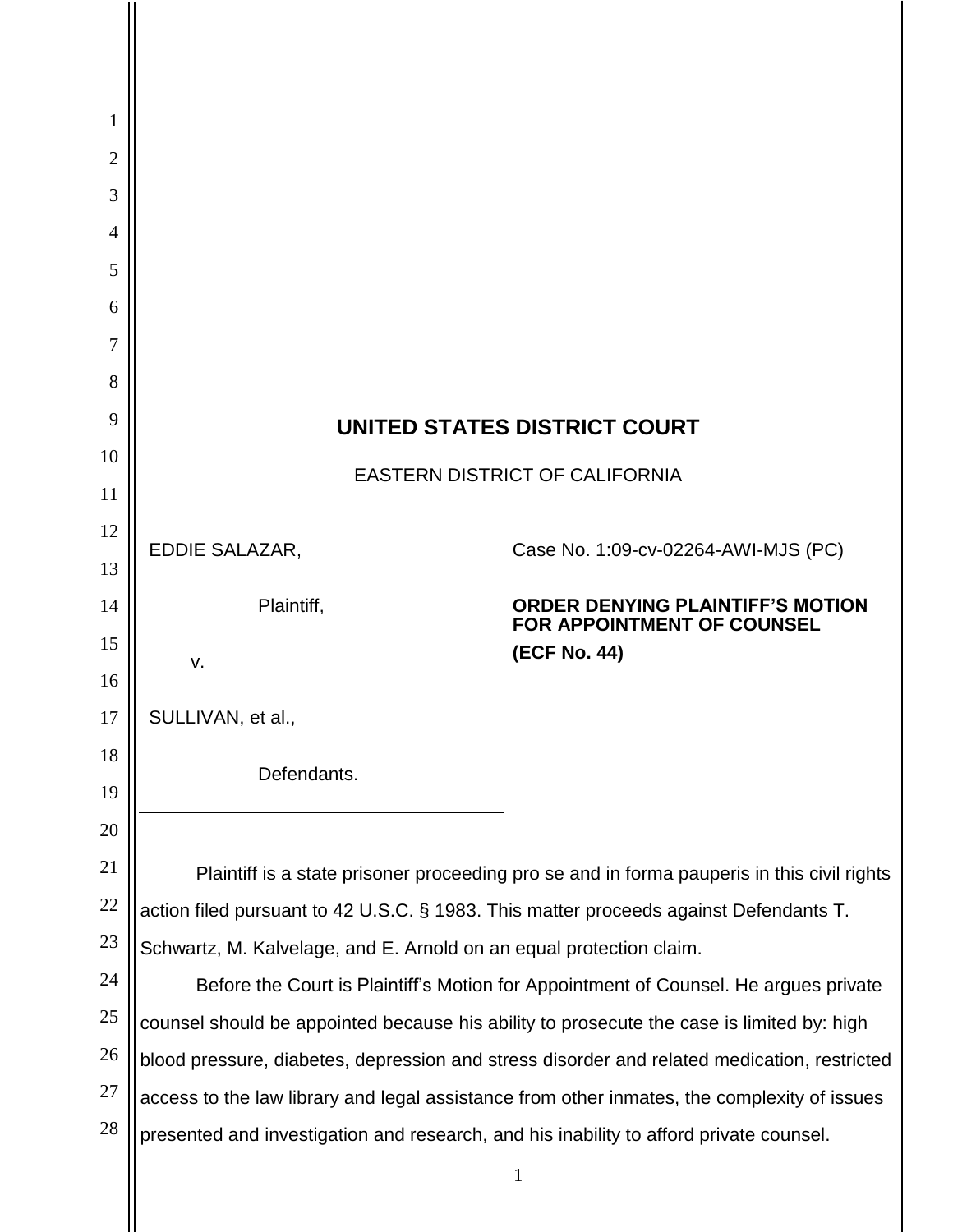1 2

## **I. LEGAL STANDARD**

3 4 5 6 7 8 9 10 11 12 13 14 15 16 Plaintiff does not have a constitutional right to appointed counsel in this action, Rand v. Rowland, 113 F.3d 1520, 1525 (9th Cir. 1997), partially overruled on other grounds, 154 F.3d 952, 954 n.1 (9th Cir. 1998), and the Court can not require an attorney to represent Plaintiff pursuant to 28 U.S.C. § 1915(e)(1). Mallard v. United States District Court for the Southern District of Iowa, 490 U.S. 296, 298 (1989). In certain exceptional circumstances the Court may request the voluntary assistance of counsel pursuant to section 1915(e)(1). Rand, 113 F.3d at 1525. However, without a reasonable method of securing and compensating counsel, the Court will seek volunteer counsel only in the most serious and exceptional cases. In determining whether "exceptional circumstances exist, the district court must evaluate both the likelihood of success on the merits [and] the ability of the [plaintiff] to articulate his or her claims pro se in light of the complexity of the legal issues involved." Id. Neither of these factors is dispositive and both must be viewed together before reaching a decision on request of counsel under section 1915(d). Wilborn v. Escalderon, 789 F.2d 1328, 1331 (9th Cir. 1986); Palmer v. Valdez, 560 F.3d 965, 970 (9th Cir. 2009).

17 18 19 The burden of demonstrating exceptional circumstances is on the Plaintiff. See e.g., Palmer, 560 F.3d at 970 (plaintiff "has not made the requisite showing of exceptional circumstances for the appointment of counsel").

## **II. DISCUSSION**

20

21 22 23 24 25 Plaintiff has not supported the required exceptional circumstances. The Court can not make a determination at this stage of the litigation that Plaintiff is likely to succeed on the merits. The single equal protection claim in issue does not appear to be novel or unduly complex. The facts alleged to date appear straightforward. The deadlines for discovery and dispositive pretrial motions have passed.

26 27 28 Even if it is assumed that Plaintiff is not well versed in the law and that he has made serious allegations which, if proved, would entitle him to relief, his case is not exceptional. This Court is faced with similar cases almost daily.

2